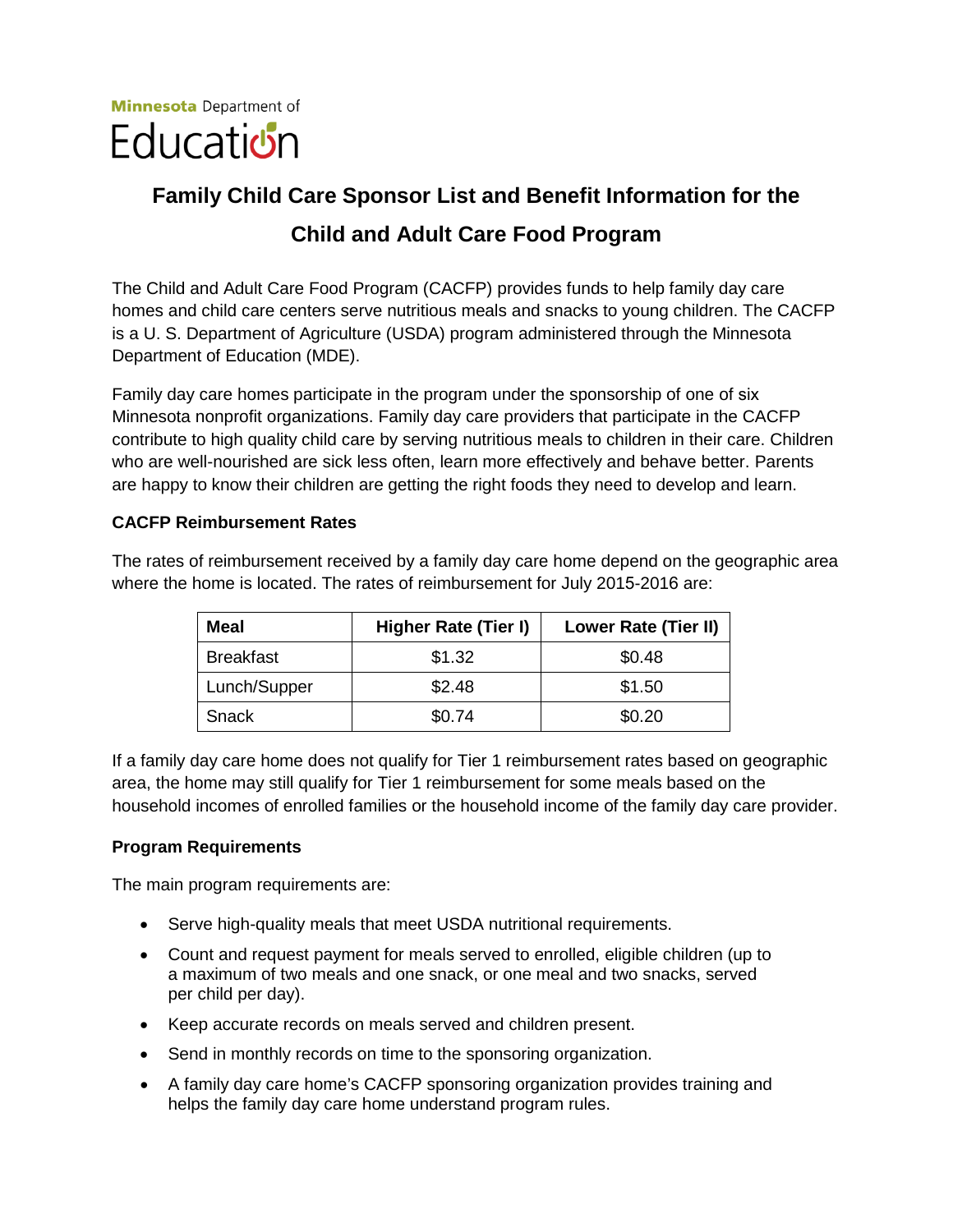### **How to Apply**

 A family day care home participates in the CACFP through an agreement with any one of the eight Minnesota nonprofit organizations listed below. Contact any of the organizations that serve your county for more information. The list shows the counties served by each sponsoring organization.

 disability, sex, gender identity, religion, reprisal and, where applicable, political beliefs, marital The U.S. Department of Agriculture (USDA) prohibits discrimination against its customers, employees, and applicants for employment on the bases of race, color, national origin, age, status, familial or parental status, sexual orientation, or all or part of an individual's income is derived from any public assistance program, or protected genetic information in employment or in any program or activity conducted or funded by the Department. (Not all prohibited bases will apply to all programs and/or employment activities.)

 9992 to request the form. You may also write a letter containing all of the information requested in the form. Send your completed complaint form or letter to us by mail at U.S. Department of Agriculture, Director, Office of Adjudication, 1400 Independence Avenue, S.W., Washington, D.C. 20250-9410, by fax (202) 690-7442 or email at <u>program.intake@usda.gov</u>. If you wish to file a Civil Rights program complaint of discrimination, [complete the USDA](http://www.ocio.usda.gov/sites/default/files/docs/2012/Complain_combined_6_8_12.pdf)  [Program Discrimination Complaint Form,](http://www.ocio.usda.gov/sites/default/files/docs/2012/Complain_combined_6_8_12.pdf) found online at [http://www.ascr.usda.gov/complaint\\_filing\\_cust.html,](http://www.ascr.usda.gov/complaint_filing_cust.html) or at any USDA office, or call (866) 632-

Individuals who are deaf, hard of hearing, or have speech disabilities and wish to file either an EEO or program complaint please contact USDA through the Federal Relay Service at (800) 877-8339 or (800) 845-6136 (in Spanish).

 how to contact us by mail directly or by email. If you require alternative means of communication Persons with disabilities who wish to file a program complaint, please see information above on for program information (e.g., Braille, large print, audiotape, etc.) please contact USDA's TARGET Center at (202) 720-2600 (voice and TDD).

USDA is an equal opportunity provider and employer.